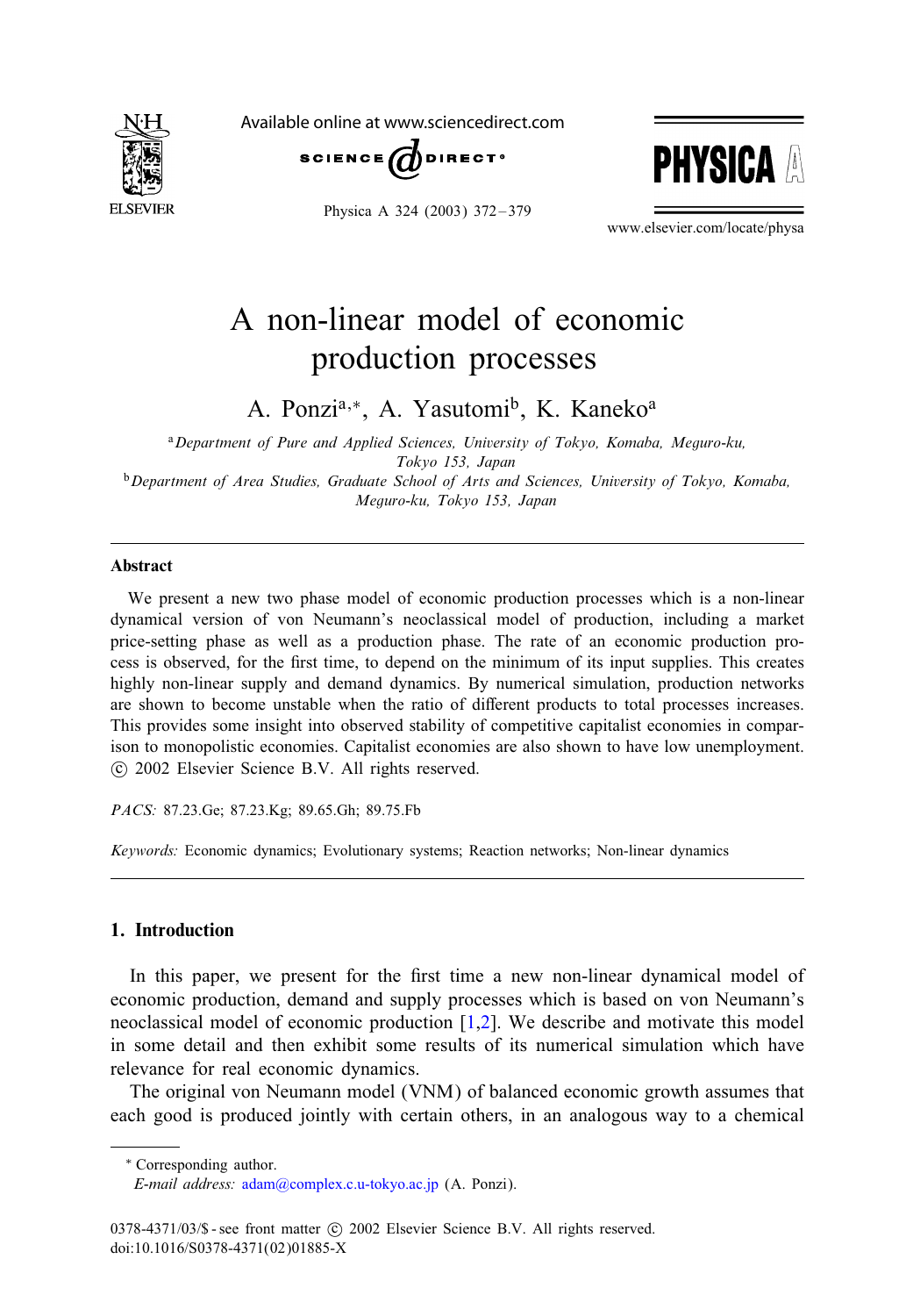reaction. In this model capital goods at different stages of wear and tear are different goods and a production process is defined as operation which converts one bundle ofgoods, including capital equipment, into another bundle ofgoods, including the capital goods (at appropriate wear and tear) which are carried forward for use in further production. Capital goods therefore function something like *catalysts* in chemical reactions, reformed at the end of the reaction in an amount conserved in the reaction.

In the VNM it is assumed that consumption of goods takes place only through the processes of production, including necessities of life consumed by workers, and all income is reinvested in production. In the VNM there are a fixed number of processes and a fixed number of products in the system. Therefore the VNM is defined by a fixed input matrix and a fixed output matrix, representing, respectively, the fixed ratios of input products and output products for each process. Each process is assumed to have unit time duration, longer processes may be broken down into several processes with intermediate products each with unit time duration. Furthermore each process has an intensity, and each product has a price. For example a process may be given by: inputs: baker, dough, oven, coal and lunch; outputs: baker, oven, bread and waste (including heat). The ratios these products 'react' in are of course fixed and the baker and oven are catalysts (except for some 'wear and tear'). The intensity would correspond to the amount of bakers, etc., employed (the quantity of baker here is considered a continuous variable like the dough). An 'auto-catalytic' economic process may be for example: inputs: untrained workers, company training department; output: larger company training department.

The VNM is defined as a static equilibrium model describing relationships between the variables which must hold at equilibrium. Equilibrium is a state of'balanced growth' where prices are constant and intensities of production grow or decay at constant geometric rates. There are no dynamics defined by the model which might describe out of equilibrium or approach to equilibrium behaviour. Indeed the VNM does not include a price setting market, where demand and supply are compared, which is necessary for a full dynamical model of production. The VNM does not account for many of the problematic, non-equilibrium behaviour of real economies, such as unstable prices, inHation and deHation, and unemployment for example. We have made a two-phase dynamical version of the VNM which includes a 'market phase' as well as a 'production phase' and while still only a 'toy' economy may shed some light on the above problems.

## 2. Model

The system has a fixed number of processes N denoted  $i = 1, \ldots, N$  and a fixed number of products P denoted  $j = 1, \ldots, P$ . The product network is represented by an fixed input matrix  $a_{ij}$  representing the stoichiometric ratio of product j required by process i and a fixed output stoichiometric matrix  $b_{ij}$  representing the outputs of process *i*. In our simulations we fix  $\sum_{i} a_{ij} = \sum_{j} b_{ij}$  for all processes *i* (although this is not physically necessary since heat may also be produced). The system has a production phase, where products are produced and a market phase, where they are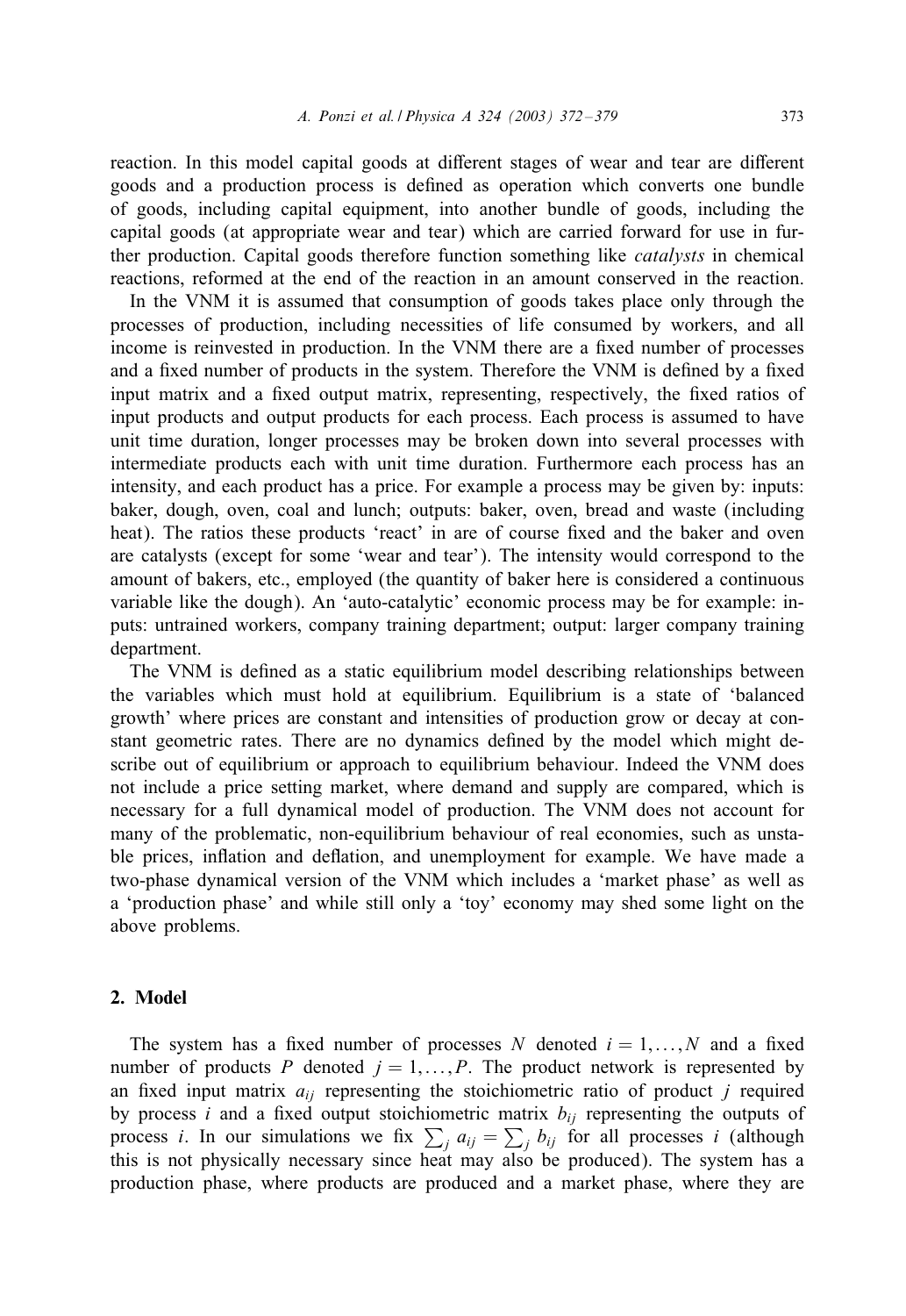<span id="page-2-0"></span>valued and exchanged. This is the first difference between this model and the VNM, the next difference is that each process is considered to have its own 'stocks' at each time t, denoted  $S_{ij}(t)$ . Furthermore each process need not possess stocks  $S_{ij}(t)$  in their exact stoichiometric ratios for the production reaction to proceed perfectly without any unused input. To take this into account we have to consider how the rate of the production reaction depends on the stocks. In a chemical reaction system this rate is governed by the law of mass action [\[3\]](#page-7-0) which states that reactions proceed at rates proportional to the product of the concentrations of the input species. This law which depends on the consideration of random collisions as well as on the notion of volume is obviously inapplicable in an economic reaction context. In fact the rate determining quantity in an economic reaction is the quantity of the *minimum* input stock  $S_{ij}(t)$ possessed by the process (i.e., company/country). For example a baker working at full pace can only fill a certain amount of ovens, increasing the amount of ovens further will not increase the rate of production of bread. Similarly employing more bakers will not increase your bread production if the ovens are already full. Therefore the process rate of production i,  $R_i(t)$  is given by

$$
R_i(t) = \alpha \, Min_j \left( \frac{S_{ij}(t)}{a_{ij}} \right) \,, \tag{1}
$$

where  $0 < \alpha < 1$  is a parameter, its meaning explained below. We consider this model to be a two phase mapping and the production phase is therefore defined by

$$
S_{ij}(t + \frac{1}{2}) = S_{ij}(t) + (\beta b_{ij} - a_{ij})R_i(t), \qquad (2)
$$

where  $0 < \beta < 1$  is a parameter expressing 'wear and tear' in the production process. All processes are considered to proceed simultaneously. We have written  $S_{ij}$   $(t + \frac{1}{2})$  to denote the fact that this is only half of a two phase process.

In the VNM all processes also have an intensity. Instead of intensity in this model we consider each process to have a *value* called *funds*  $F_i(t)$  measured in dollars. Funds are necessary for the trading process and are a generalized *fitness* measuring how successful the process has been in the past. Funds are not necessarily held by the process but may simply indicate the *ability to borrow* from banks which is of course directly dependent on the value of the company. In the same way as the VNM we consider all funds to be reinvested in production every time step, and that therefore the amount of funds controls the intensity of the process in the subsequent production phase. At the start of the trading phase therefore each process  $i$  trys to buy as much of each product as it can for its funds and constructs its *demands*  $D_{ij}$   $(t + \frac{1}{2})$ , which are measured in dollars, for products *j*, by appropriately dividing its available funds  $F_i(t)$   $(= F_i(t + \frac{1}{2}))$ . However in the allocation of demand the process does not know in advance the price which will be collectively formed in the market. In reality this may be a complex iterated process. However the most natural and realistic 'rule of thumb' for a process to allocate its funds to demand may be the following

$$
D_{ij}\left(t+\frac{1}{2}\right) = F_i(t) \, \frac{a_{ij} p_j(t)}{\sum_j a_{ij} p_j(t)}\,,\tag{3}
$$

where  $p_j(t)$   $\left(= p_j\left(t + \frac{1}{2}\right)\right)$  is the price of product *j* formed during the previous trading phase, i.e., processes divide funds into fractions given by the latest product prices and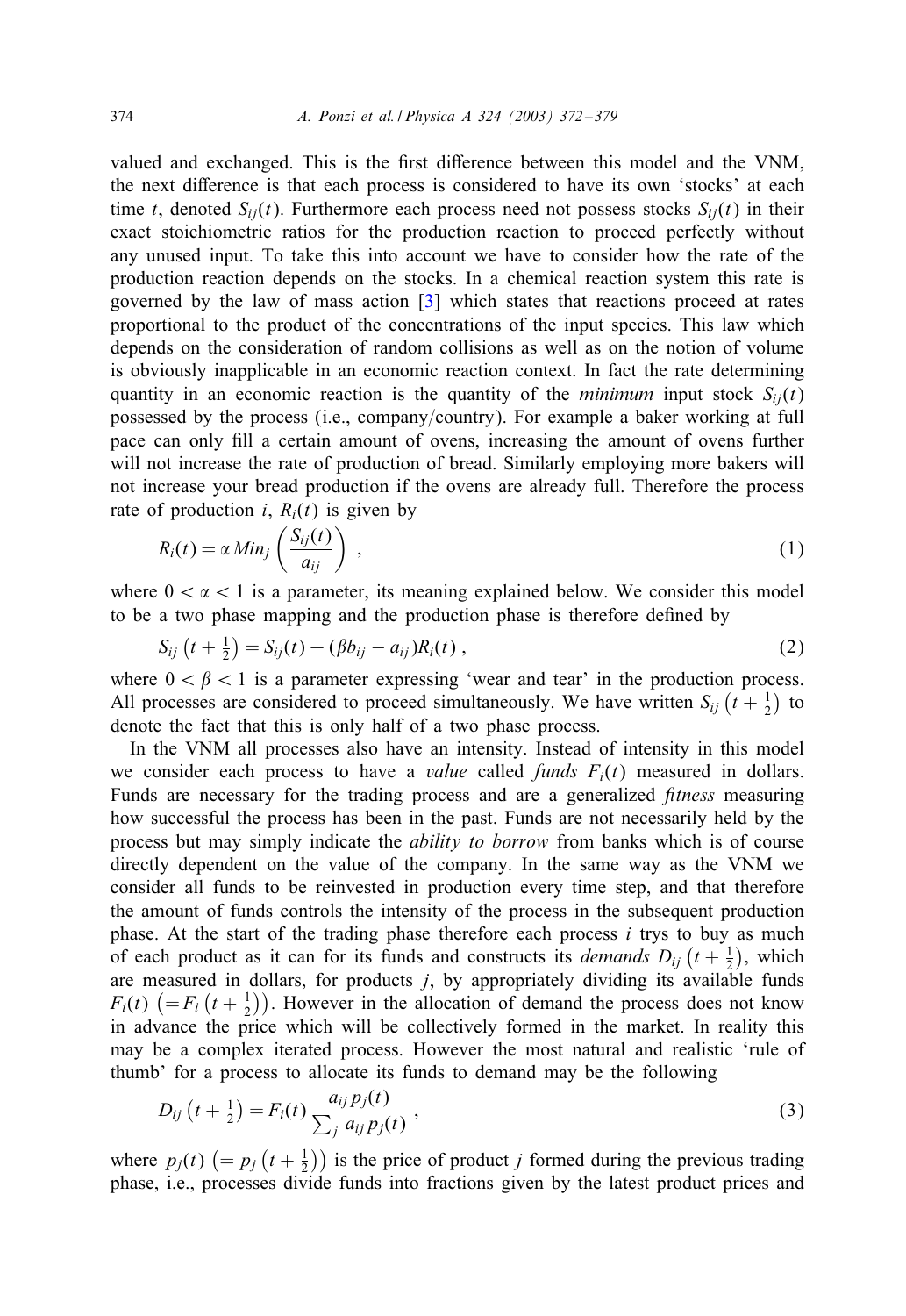<span id="page-3-0"></span>stoichiometric ratios  $a_{ii}$ . The actual price at which transactions occur  $p(t + 1)$  is then made by matching demand and supply so that

$$
p_j(t+1)S_j\left(t+\frac{1}{2}\right) = D_j\left(t+\frac{1}{2}\right) \,,\tag{4}
$$

where  $S_j(t) = \sum_i S_{ij}(t) + S_j^{ext}(t)$  is the total supply of product j at time t and  $D_j(t) =$  $\sum_i D_{ij}(t) + D_j^{\text{ext}}(t)$  is the total demand for product j, measured in dollars, and  $S_j^{\text{ext}}(t)$ and  $D_f^{\text{ext}}(t)$  are possible external supplies and demands. Product and fund allocation is then carried out in a straight forward 'mean-field' way so that

$$
F_i(t+1) = \sum_j S_{ij} \left(t + \frac{1}{2}\right) p_j(t+1) , \qquad (5)
$$

$$
S_{ij}(t+1) = \frac{D_{ij}(t+\frac{1}{2})}{p_j(t+1)}\,. \tag{6}
$$

This means that the funds  $F_i(t)$  used to make the demands appearing in Eq. [\(3\)](#page-2-0) are simply the money made from sales in the previous trading phase. It is important to realize that in this trading process there may be no net exchange of goods. In fact, in the case of factors of production, which are both demanded and supplied by each process in each trading phase, the process sells them at price  $p_i(t+1)$  and buys them at the *same* price  $p_i(t+1)$ . The trading process defined by Eqs. (5), (6) and (4) should therefore be considered a *revaluation* process. If for example the price  $p_i(t + 1)$  has fallen a small amount from the previous time  $p_i(t)$ , (i.e., overall supply has increased) while the process funds  $F_i(t)$  have stayed constant, then the trading-revaluation phase amounts to the small expansion of production by increasing the supplies of factors of production according to Eq. (6).

Eq. [\(3\)](#page-2-0) assumes that the best indicator of  $p_i(t+1)$  is  $p_i(t)$ . This may not necessarily be the case, other prescriptions may be to base demands on  $\langle p_j \rangle$  where  $\langle \cdots \rangle$  denotes a time average over the past, or simply to divide the funds according to the stoichiometric ratios  $a_{ij}$  which would be best if the process assumes subsequent prices are uncorrelated random numbers. We therefore generalise Eq. [\(3\)](#page-2-0) to

$$
D_{ij}\left(t+\frac{1}{2}\right) = F_i(t)\left(\gamma \frac{a_{ij}p_j(t)}{\sum_j a_{ij}p_j(t)} + (1-\gamma)a_{ij}\right) ,\qquad (7)
$$

where  $\gamma$  is a parameter measuring how much a process takes the previous price into account in determining its current demands.

The parameter  $\alpha$  appearing in Eq. [\(1\)](#page-2-0) measures the rate of production, it can therefore be seen as a ratio of the two timescales, production and marketing. When it is small products are revalued and exchanged on a faster time scale than production. As it stands the model is not completely sound since the price can diverge or be zero. To avoid this we assume that in the price setting trading phase demands and supplies cannot be exchanged smaller than a small quantity  $\varepsilon \sim 10^{-8}$ , i.e., for example if  $D_{ij}(t)$ is evaluated to be smaller than  $\varepsilon$  then  $D_{ij}(t)$  is set to zero and likewise for supplies in trading.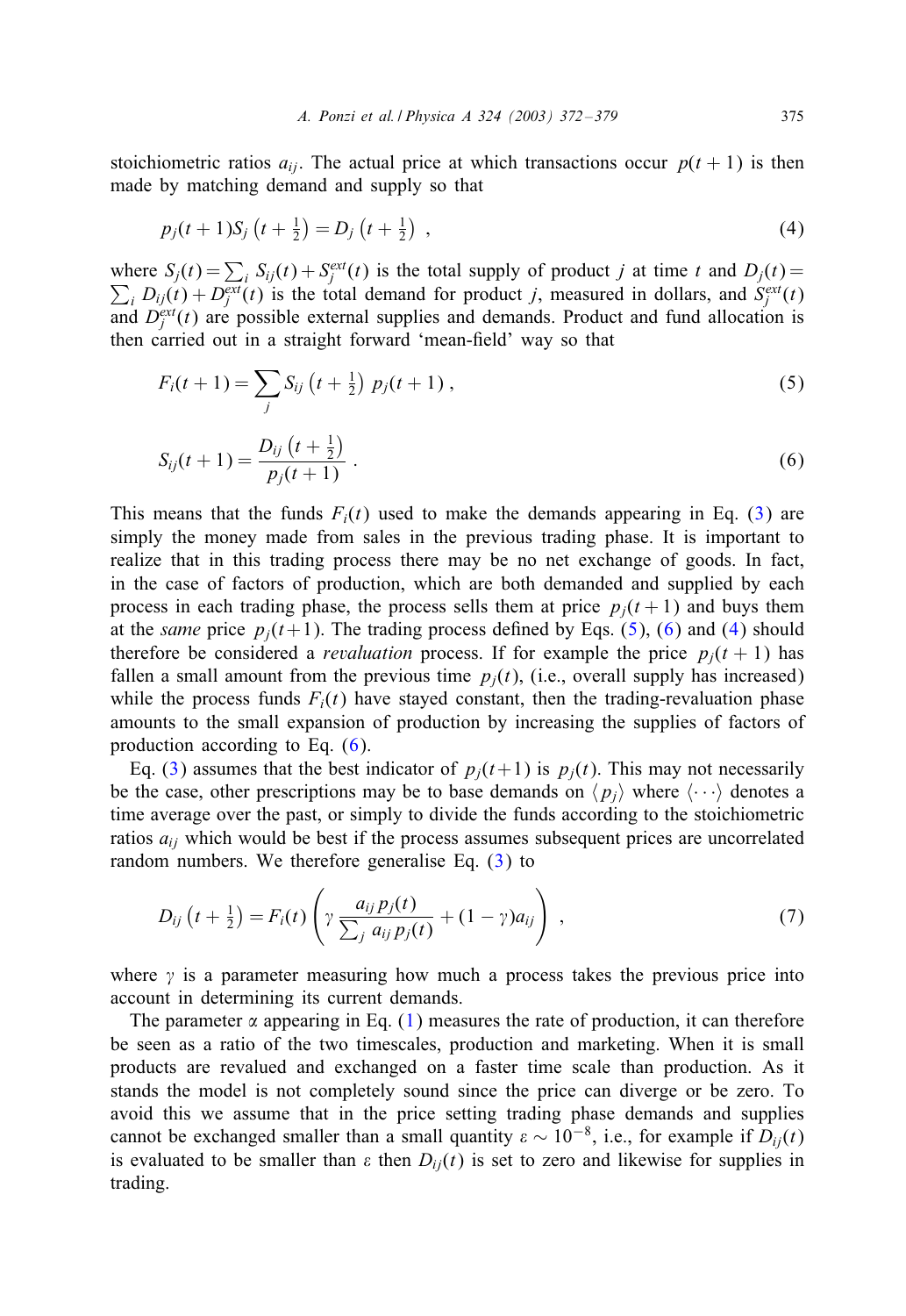#### 3. Results

In all simulations reported here the product network is the simplest possible: each process has one input, one output and one catalyst, as would describe a chemical reaction network in a living cell, see for example Ref. [\[4\]](#page-7-0). (In real systems this single catalyst will correspond to human labour of course.) Here each process is considered to employ equal proportions of its inputs, therefore each process has one product with  $a_{\text{improd}} = 0.5$  and  $b_{\text{improd}} = 0$ , one product with  $a_{\text{catprod}} = 0.5$  and  $b_{\text{catprod}} = 0.5$  and one product with  $a_{outprod} = 0$  and  $b_{outprod} = 0.5$  while all the other products have  $a_i$  and  $b_i$  zero. The production network is fixed and defined randomly at the start of each numerical simulation such that each product has at least one process which produces it and at least one process which consumes it. The system considered here is closed i.e.,  $S_j^{\text{ext}}(t) = D_j^{\text{ext}}(t) = 0$  for all j and the parameters are  $\alpha = 0.9$ ,  $\beta = 1.0$  and  $\gamma = 0.5$ . There are N products and P processes where the 3P initial stocks  $S_{ij}(0)$  and P initial funds  $F_j(0)$  are chosen uniformly randomly and the initial prices are  $p_j(0) = 1$ . The total supply  $S(t) = \sum_{ij} S_{ij}(t) = K_1$  and funds  $F(t) = \sum_i F_i(t) = K_2$  are both conserved quantities in the closed system with  $\beta = 1.0$ .

This model shows the full spectrum of dynamical behaviour including fixed and periodic points, heteroclinic cycles, chaos and intermittency the analysis of which is still in progress. A typical time series segment of the product supplies  $S_j(t) = \sum_i S_{ij}(t)$ is shown in Fig. 1. The time series is very complex exhibiting multi-timescale cyclic behaviour often observed in real economies. This timescale complexity is created by a complex switching process whereby the rates  $R_i(t)$  of the production processes are



Fig. 1. Time series of product supplies  $S_i(t)$  for  $N = 30$  processes,  $P = 20$  products system. (Not all products are plotted.)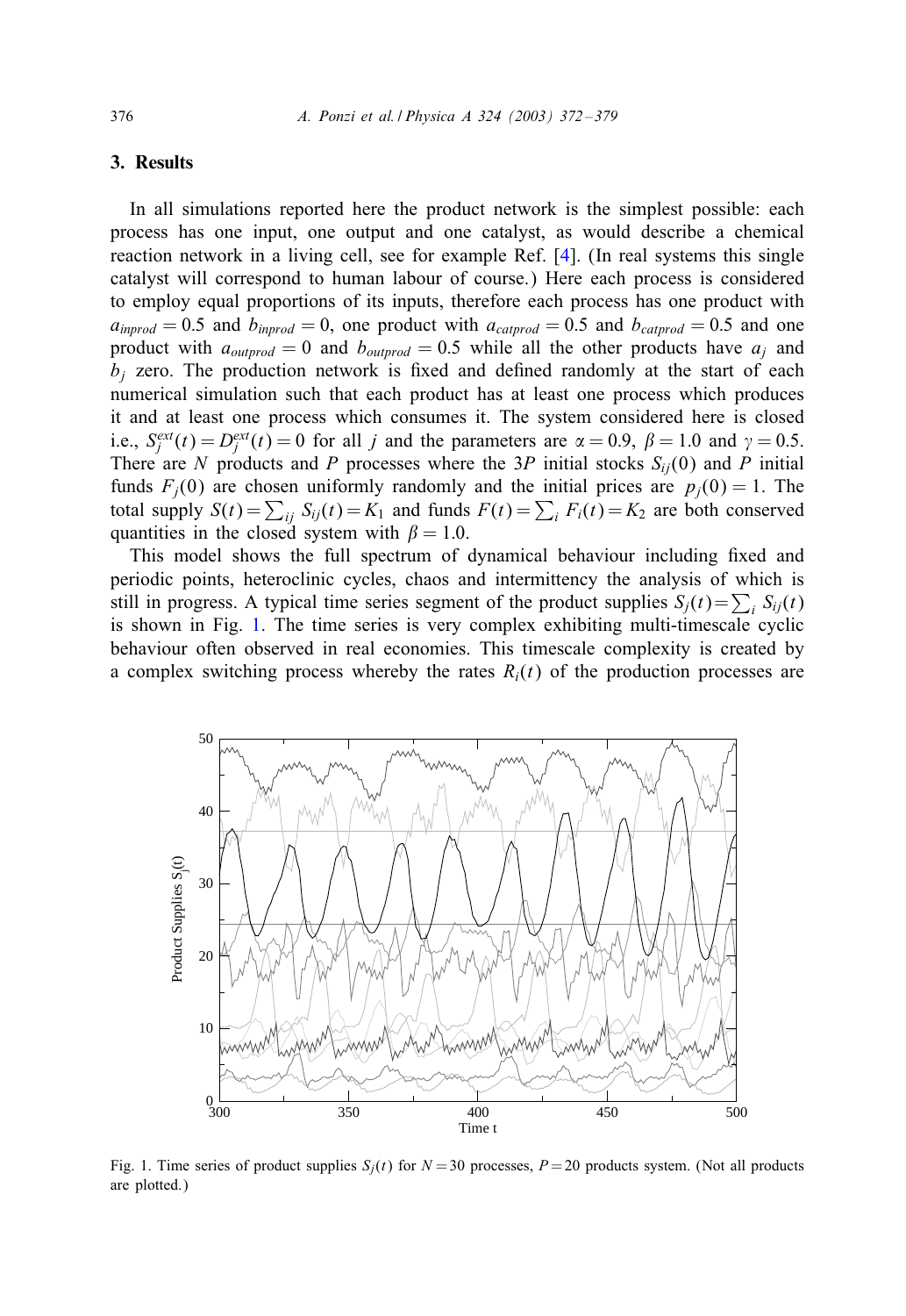alternately controlled by the different supply rates of the different input products according to Eq.  $(1)$ . Notice there are some products at fixed supply. In fact this can occur because the trading process conserves  $S_i(t)$ , although the production process does not, of course. As explained initially the network is defined such that each product has at least one demand process and one supply process. Therefore this means some processes have 'died' or 'gone out of business', due to competition from other processes. By 'died' we mean that its funds  $F_i(t)$  are given by  $F_i(t) < \varepsilon$ , and therefore it makes no demands, i.e.,  $D_{ii}(t) < \varepsilon$ , and furthermore this immediately means its supplies  $S_{ii}(t)$ are also  $S_{ii}(t) < \varepsilon$  according to Eq. [\(6\)](#page-3-0). (The parameter  $\varepsilon$  here is only a convenience to deal with finite numerical precision, indeed this process death occurs no matter how small we set  $\varepsilon$ ). Therefore the conserved products appearing in the time-series are simply factors of production in the remaining 'live' processes. This would correspond to a country which does not produce some necessary factor of production such as cars for example, in fact if we had chosen  $\beta$  < 1.0 in this case the network would not survive, without external supply of energy. In fact which processes die and which do not is a complex problem dependent on the network structure as well as on the other parameters. An important parameter in this respect has turned out to the ratio of products to processes  $P/N$ .

Shown in Fig. [2\(](#page-6-0)a) are ensemble average results as the amount of products  $P$  is varied for fixed amount of processes  $N = 30$  and in Fig. [2\(](#page-6-0)b) as the amount of processes N is varied for fixed amount of products  $P = 10$ . The results shown are time averages over  $3 \times 10^5$  iterations after discarding a transient of  $3 \times 10^6$  iterations. Furthermore each point is an ensemble average of 30 trial time-series with different networks and initial conditions. The diamonds show the proportion of processes  $N^{live}/N$  which had non-zero funds for the entire time series, i.e.,  $F_i(t) > \varepsilon$ . This result shows that as  $P/N$  increases the network can support fewer and fewer processes. At first sight this seems strange since there are more products so one may think more processes can stay in business. However few processes producing a product cause large Huctuations in supply and price due to the highly non-linear dynamics created by the minimum condition in Eq. [\(1\)](#page-2-0) interacting with the marketing dynamics. In fact the dynamics is much more likely to be chaotic (in preparation) for large  $P/N$  while the small  $P/N$ dynamics is usually characterized by fixed points and (quasi-)periodic behaviour. This can be immediately seen as a vindication of *capitalism* and the *stable* economy it is observed to create where many processes compete to produce a product. Indeed large  $P/N$  is characteristic of a monopolistic economy.

Furthermore the crosses show the mean production i.e.,  $\langle R(t) \rangle$  where total production  $R(t) = \sum_i R_i(t)$  is given according to Eq. [\(1\)](#page-2-0), and  $\langle \cdots \rangle$  here denotes averaging over the process production time series and over all 30 trials. We have divided by the theoretical maximum production of  $K_1/2N$ . This shows a decay with increase in  $P/N$ . Since the total product supply  $K_1$  is a conserved quantity, independent of the amount of processes alive  $N^{live}$ , this is a highly non-trivial result. In fact it clearly indicates increasing *unemployment* with  $P/N$ , since unemployment is given by  $K_1 - \langle R(t) \rangle$ . Of course in the large  $P/N$  monopolistic economy the unstable dynamics creates large differences in the supply of the input products, (and therefore large fluctuations in the prices), which means one them, the input or the catalyst, is left unused. This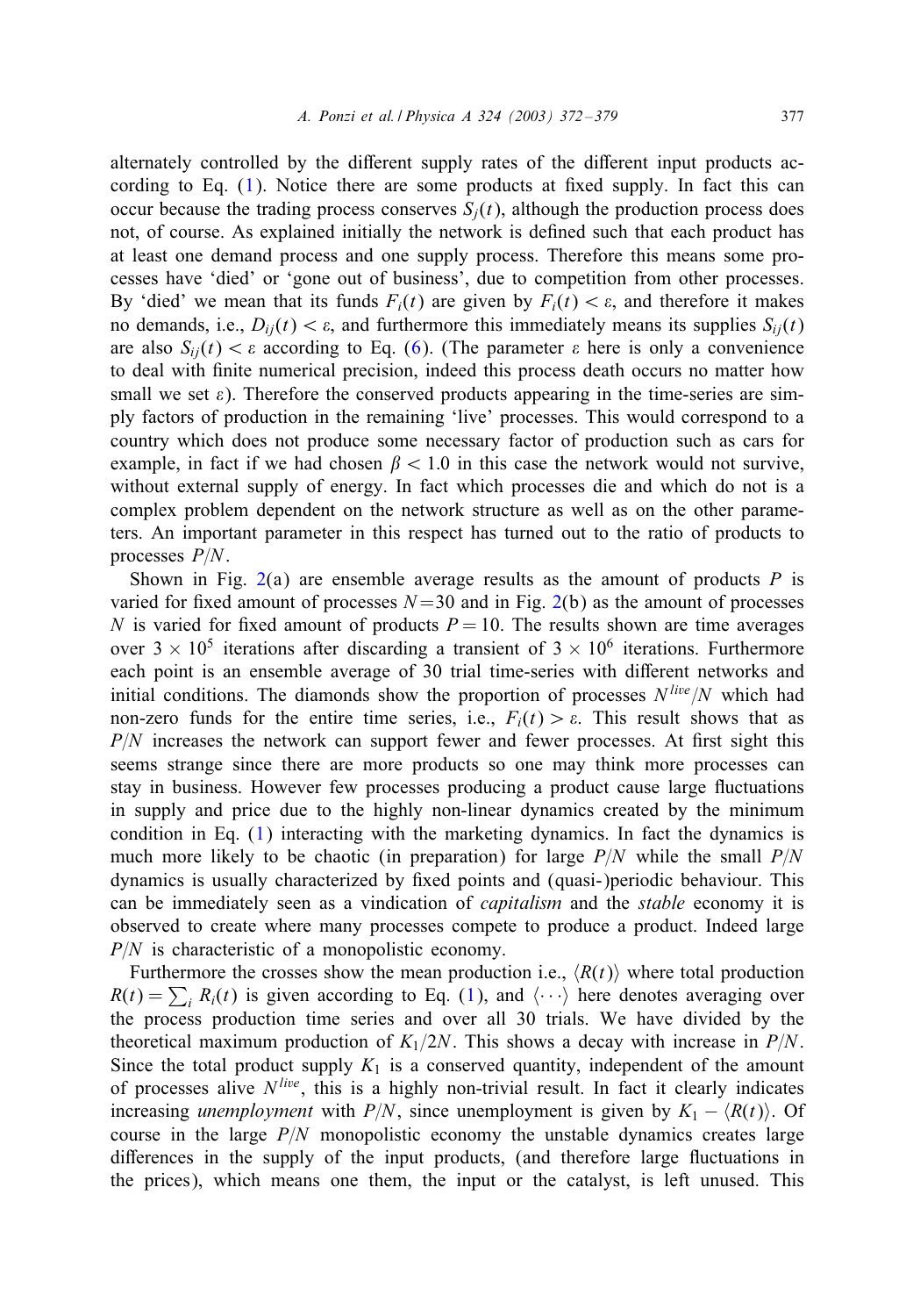<span id="page-6-0"></span>

Fig. 2. ( $\diamond$ ) Proportion of non-bankrupt processes  $N^{live}/N$  with  $F_i(t) > \varepsilon$  and  $(\times)$  total productivity  $\langle R(t) \rangle$ . (a) No. of processes  $N = 30$  fixed, no. of products P varied and (b) no. of products  $P = 10$  fixed, no. of processes N varied.

quantity  $\langle R(t) \rangle$  is also the best measure of the *efficiency* of the economy, since when  $2NR(t)/K_1 = 1$  the processes are running perfectly, i.e., perfectly anticipating the future price.

## 4. Conclusion

We have presented a new model of two-phase production and marketing economy based on von Neumann's neoclassical model. The model exhibits complex realistic dynamics based on production rates determined by minimum supplies. We have shown